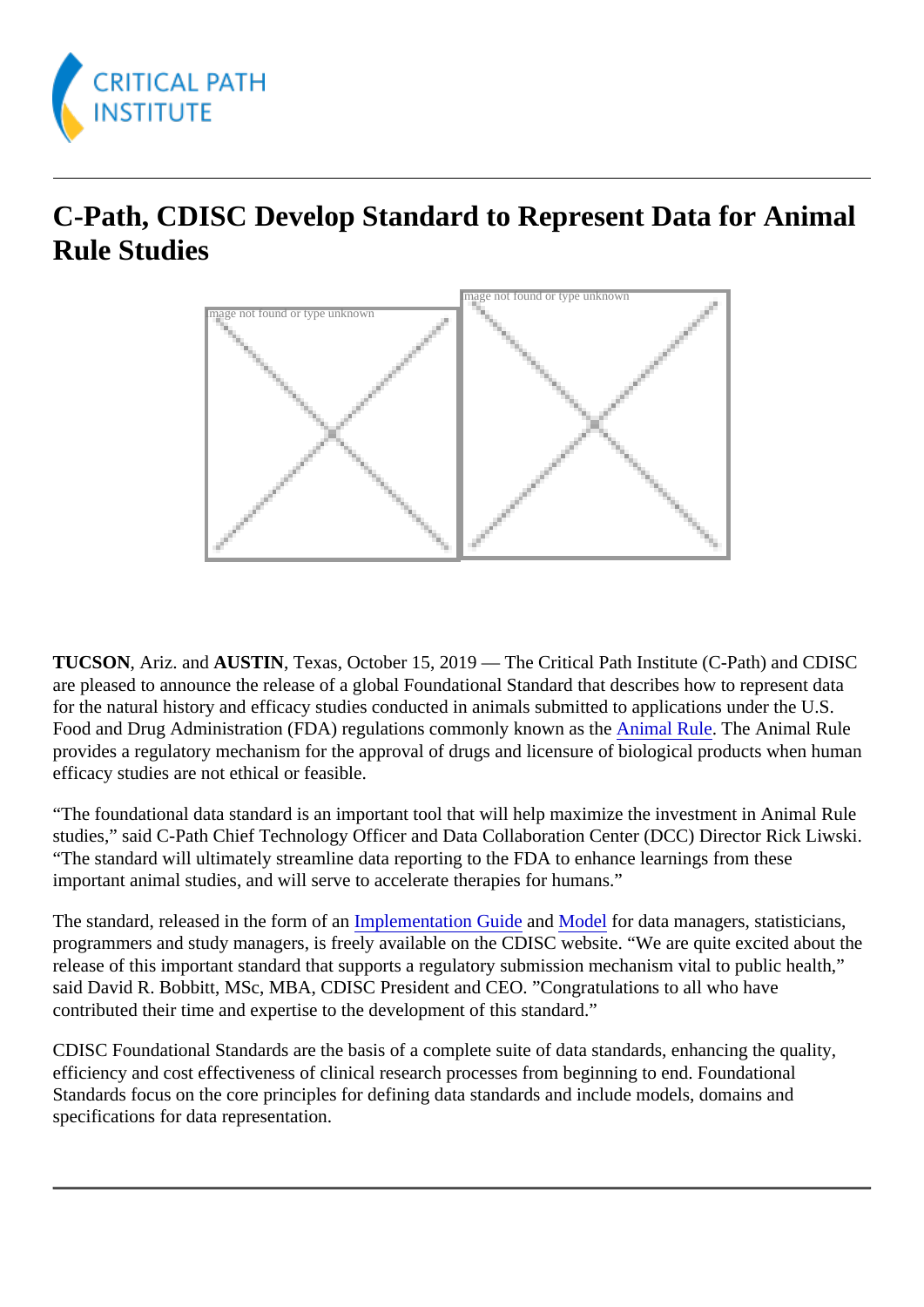## About C-Path

Image not found or type unknown

C-Path (Critical Path Institute) is an independent, nonprofit organization established in 2005 as a public ar private partnership. C-Path's mission is to catalyze the development of new approaches that advance med innovation and regulatory science, accelerating the path to a healthier world. An international leader in forming collaborations, C-Path has established numerous global consortia that currently include over 1,50 scientists from government and regulatory agencies, academia, patient organizations, disease foundations, and dozens of pharmaceutical and biotech companies. C-Path is headquartered in Tucson, Arizona, with additional staff in multiple remote locations. For more information, wisity.c-path.org

## ABOUT CDISC

Image not found or type unknown

CDISC creates clarity in clinical research by convening a global community to develop and advance data standards of the highest quality. Required by the United States Food and Drug Administration (FDA) and Japan's Pharmaceuticals and Medical Devices Agency (PMDA) and adopted by the world's leading resear organizations, CDISC standards enable the accessibility, interoperability, and reusability of data. With the help of CDISC standards, the entire research community can maximize the value of data for more efficient and meaningful research that has invaluable impact on global health. CDISC is a 501(c)(3) global nonprof charitable organization and is headquartered in Austin, Texas, with hundreds of employees, volunteers, and member organizations around the worldww.cdisc.org